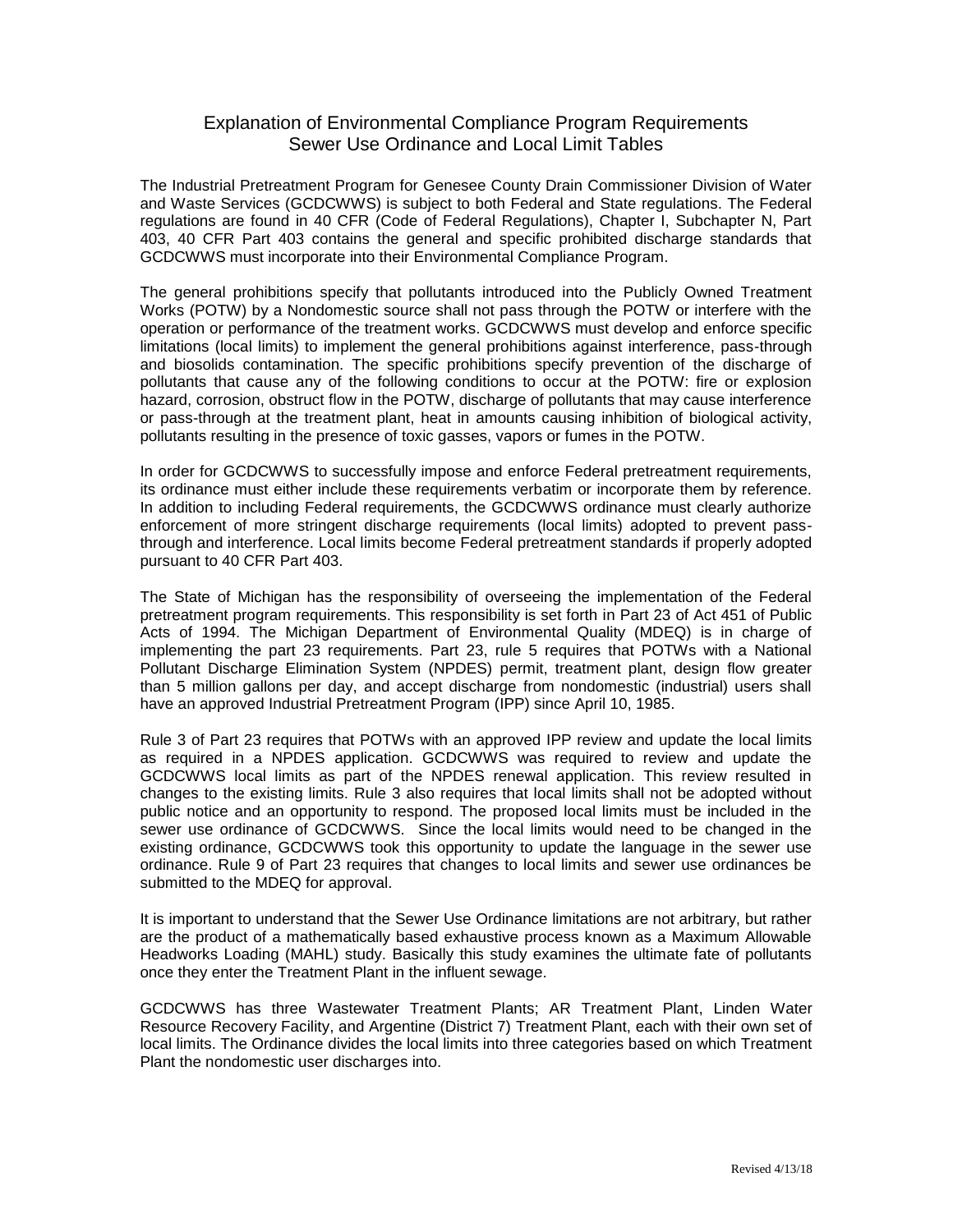|                             | Discharges to AR Treatment Flam |                   |                     |
|-----------------------------|---------------------------------|-------------------|---------------------|
| Parameter                   | IMC (mg/l)                      | Daily Max. (mg/l) | Monthly Avg. (mg/l) |
| Arsenic                     | $---$                           | 0.62              | $---$               |
| Cadmium                     | ---                             | 0.11              | ---                 |
| Chromium (T)                | ---                             | 4.1               | ---                 |
| Copper                      | ---                             | 1.0               | ---                 |
| Cyanides (T)                | 0.22                            | $---$             | $---$               |
| Lead                        | $---$                           | 1.8               | ---                 |
| Mercury                     | $---$                           | <b>NQ</b>         | ---                 |
| Molybdenum                  | $---$                           | 1.7               | ---                 |
| Nickel                      | ---                             | 1.6               | ---                 |
| PH                          | 6.5 minimum                     | ---               | ---                 |
| PH                          | 9.5 maximum                     | ---               | ---                 |
| PCB                         | ---                             | $NQ^{**}$         | ---                 |
| Selenium                    | $---$                           | 0.23              | ---                 |
| Silver                      | ---                             | 0.16              | ---                 |
| Zinc                        | $---$                           | 1.14              | ---                 |
| Acetone                     | 60                              | ---               | $---$               |
| Methyl Ethyl Ketone         | 105                             | ---               | ---                 |
| Ammonia Nitrogen (NH3 as N) | $---$                           | 100               | ---                 |
| BOD <sub>5</sub>            | ---                             | 1000              | ---                 |
| Phosphorous (T)             | ---                             | 100               | ---                 |
| <b>TSS</b>                  | ---                             | 1000              | ---                 |
| <b>FOG</b>                  | 100                             | $---$             | ---                 |

## Locally Developed Pretreatment Standards Discharges to AR Treatment Plant

Locally Developed Pretreatment Standards Discharges to District 7 (Argentine) Wastewater Treatment Plant

| Parameter                   | $IMC$ (mg/l) | Discharges to District? (Theorems) waste water Treatment Franc<br>Daily Max. (mg/l) | Monthly Avg. (mg/l) |
|-----------------------------|--------------|-------------------------------------------------------------------------------------|---------------------|
| Arsenic                     | $---$        | 0.14                                                                                | ---                 |
| Cadmium                     | $---$        | 0.11                                                                                | $---$               |
| Chromium (T)                | ---          | 4.1                                                                                 | ---                 |
| Copper                      | $---$        | 0.63                                                                                | ---                 |
| Cyanides (T)                | 0.22         | ---                                                                                 | ---                 |
| Lead                        | ---          | 0.33                                                                                | ---                 |
| Mercury                     | $---$        | $NQ^*$                                                                              | ---                 |
| Molybdenum                  | ---          | 0.18                                                                                | ---                 |
| Nickel                      | $---$        | 1.3                                                                                 | ---                 |
| PH                          | 6.5 minimum  | $---$                                                                               | ---                 |
| PH                          | 9.5 maximum  | ---                                                                                 | $---$               |
| Selenium                    | ---          | 0.23                                                                                | $---$               |
| Silver                      | $---$        | 0.11                                                                                | ---                 |
| Zinc                        | ---          | 1.14                                                                                | ---                 |
| Acetone                     | 60           | ---                                                                                 | ---                 |
| Methyl Ethyl Ketone         | 105          | ---                                                                                 | ---                 |
| Ammonia Nitrogen (NH3 as N) | ---          | 43                                                                                  | $---$               |
| BOD <sub>5</sub>            | ---          | 860                                                                                 | ---                 |
| Phosphorous (T)             | $---$        | 23                                                                                  | ---                 |
| <b>TSS</b>                  | ---          | 540                                                                                 | ---                 |
| <b>FOG</b>                  | 100          | ---                                                                                 | ---                 |